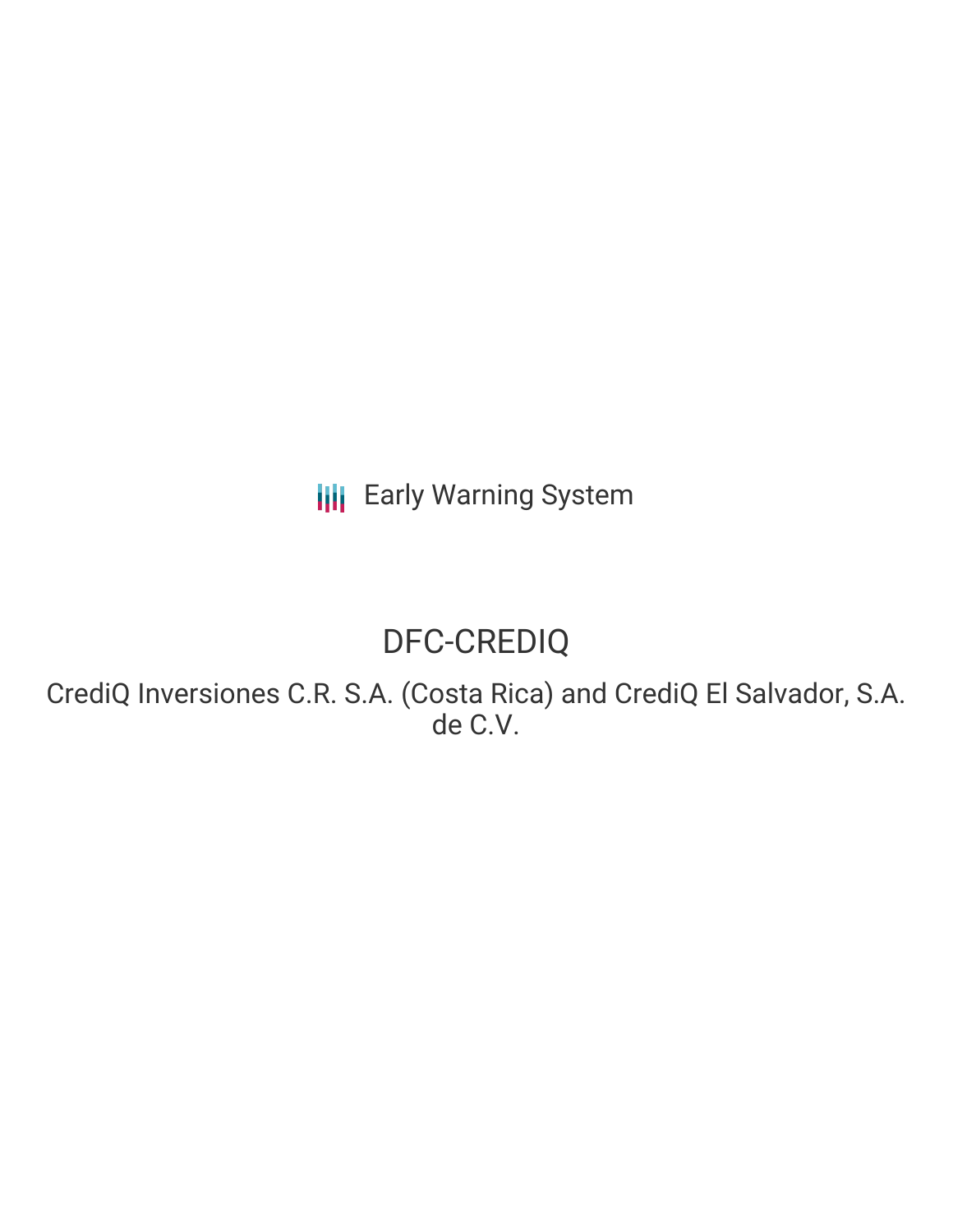

### **Quick Facts**

| <b>Countries</b>               | Costa Rica, El Salvador                                  |
|--------------------------------|----------------------------------------------------------|
| <b>Financial Institutions</b>  | US International Development Finance Corporation (DFC)   |
| <b>Status</b>                  | Approved                                                 |
| <b>Bank Risk Rating</b>        | C.                                                       |
| <b>Voting Date</b>             | 2018-06-14                                               |
| <b>Borrower</b>                | CrediQ Inversiones CR SA and CrediQ El Salvador SA de CV |
| <b>Sectors</b>                 | Finance                                                  |
| <b>Investment Type(s)</b>      | Loan                                                     |
| <b>Investment Amount (USD)</b> | \$142.50 million                                         |
| <b>Project Cost (USD)</b>      | \$190.00 million                                         |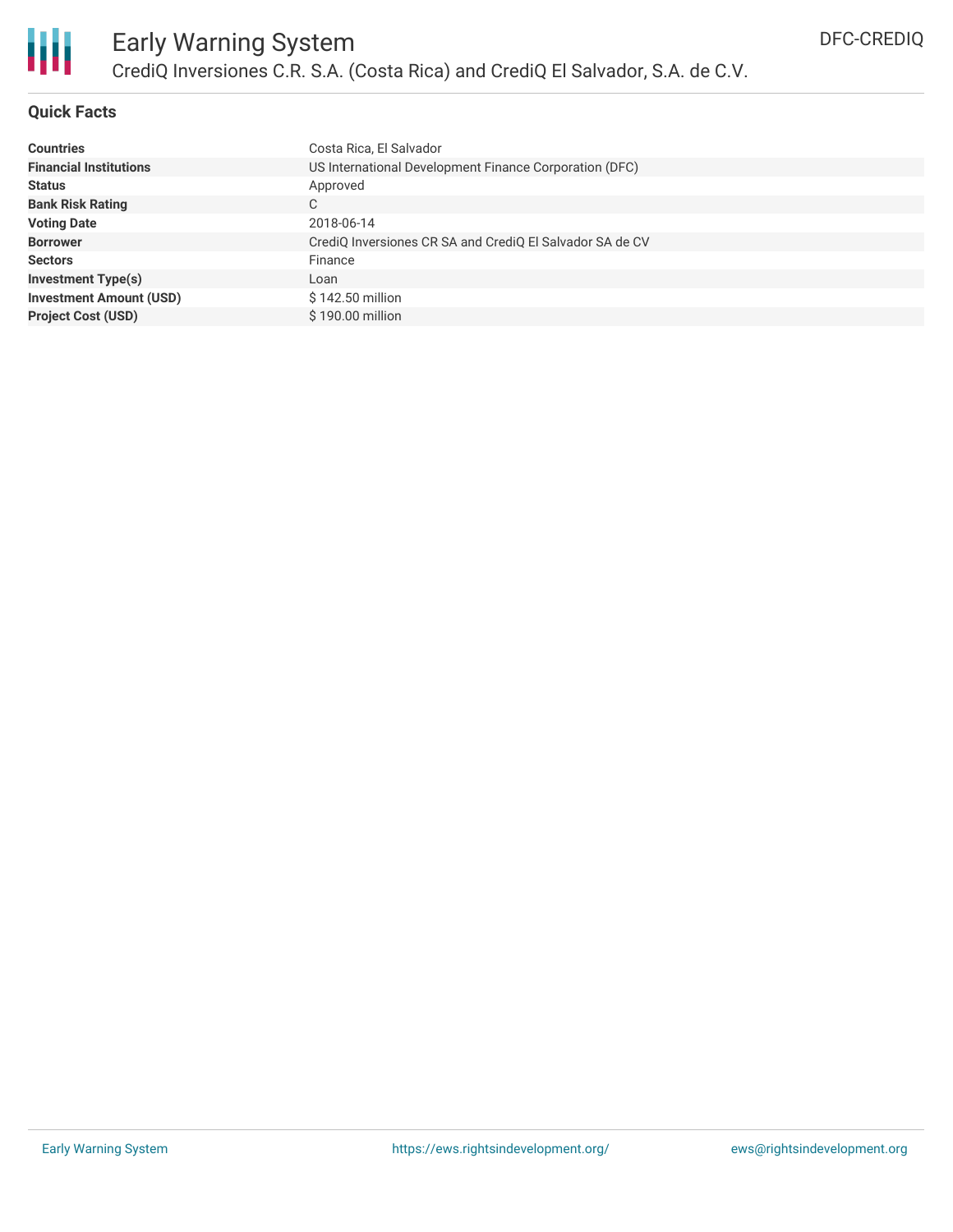

#### **Project Description**

According to the Agency's document, this project will: (a) finance the expansion of the borrowers' vehicle finance onlending programmes for small and medium enterprises in Costa Rica and El Salvador, and (b) refinance two existing Citibank-OPIC risk sharing facilities and certain short term debt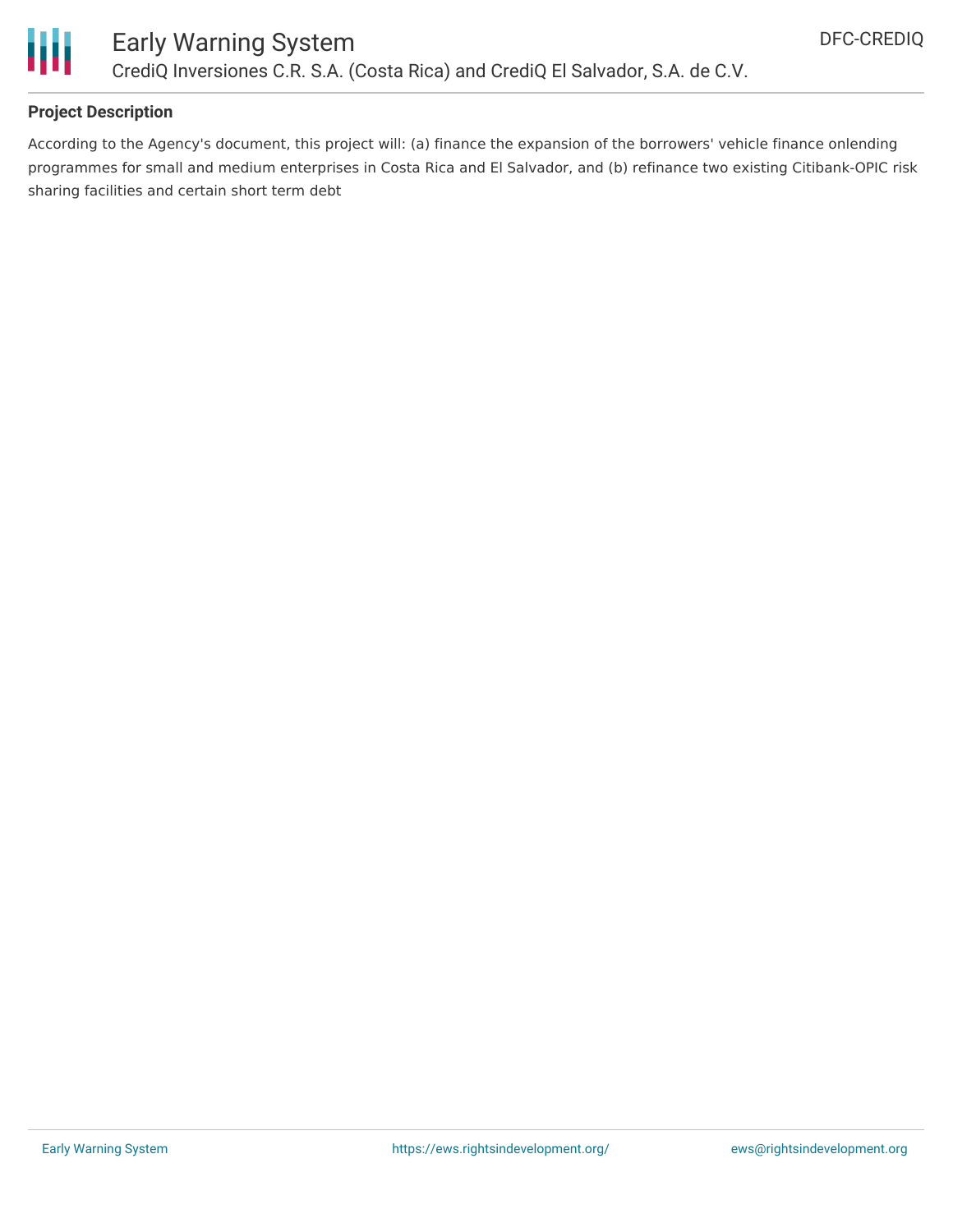

#### **Investment Description**

US International Development Finance Corporation (DFC)

#### **Financial Intermediary**

Financial Intermediary: A commercial bank or financial institution that receives funds from a development bank. A financial intermediary then lends these funds to their clients (private actors) in the form of loans, bonds, guarantees and equity shares. Financial intermediaries include insurance, pension and equity funds. The direct financial relationship is between the development bank and the financial intermediary.

- CrediQ El [Salvador](file:///actor/2276/) SE de CV (Financial Intermediary)
- CrediQ [Inversiones](file:///actor/2275/) CR SA (Financial Intermediary)